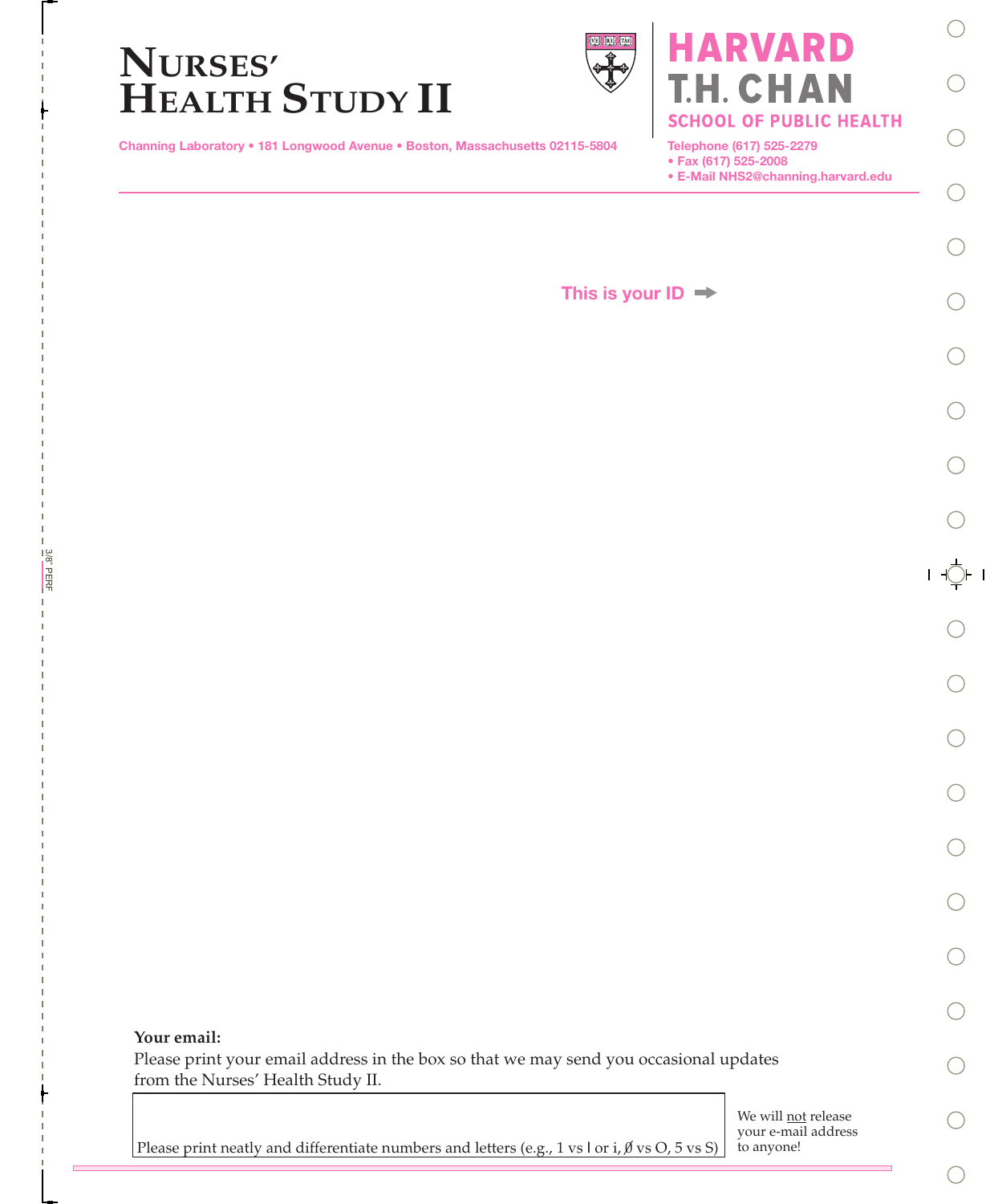## **HARVARD UNIVERSITY NURSES' HEALTH STUDY II**

3/8" PERF

PERF  $3/8"$ 

t.  $\mathbf{L}$  $\mathbf{L}$  $\mathbf{L}$  $\mathbf{L}$  $\mathbf{L}$  $\mathbf{L}$  $\mathbf{L}$  $\mathbf{L}$  $\mathbf{L}$  $\mathbf{L}$  $\mathbf{L}$  $\mathbf{L}$ 

# INSTRUCTIONS

## **INTERNET:**

Go to our website at www.NHS2.org and use your ID number (see front of this page) and your birth date to log in. Follow the instructions on the screen to complete the survey online.

## **PAPER FORM:**

Please use an ordinary No. 2 pencil to answer all questions. Fill in the appropriate response circles completely. The form is designed to be read by optical-scanning equipment, so it is important that you keep any write-in responses within the spaces provided and erase any incorrect marks completely. If you have comments, please write them on a separate piece of paper.



- If your name and address as printed on this questionnaire are no longer correct or are incomplete, or if you are providing your email address, please make any necessary changes on the letter and return it to us.
- Thank you for completing the 2015 Nurses' Health Study II Questionnaire.

```
Federal research regulations require us to include the following information:
There are no direct benefits to you from participating in this study.
The risk of breach of confidentiality associated with participation in this study is
very small.
Your choice to participate in this study is completely voluntary and you may decline
or withdraw at any time without penalty.
You may skip any question you do not wish to answer.
You will not receive monetary compensation for participating.
If you have any questions regarding your rights as a research participant, you are
encouraged to call a representative of the Human Subjects Committee at the Brigham 
and Women's Hospital (617-424-4100).
```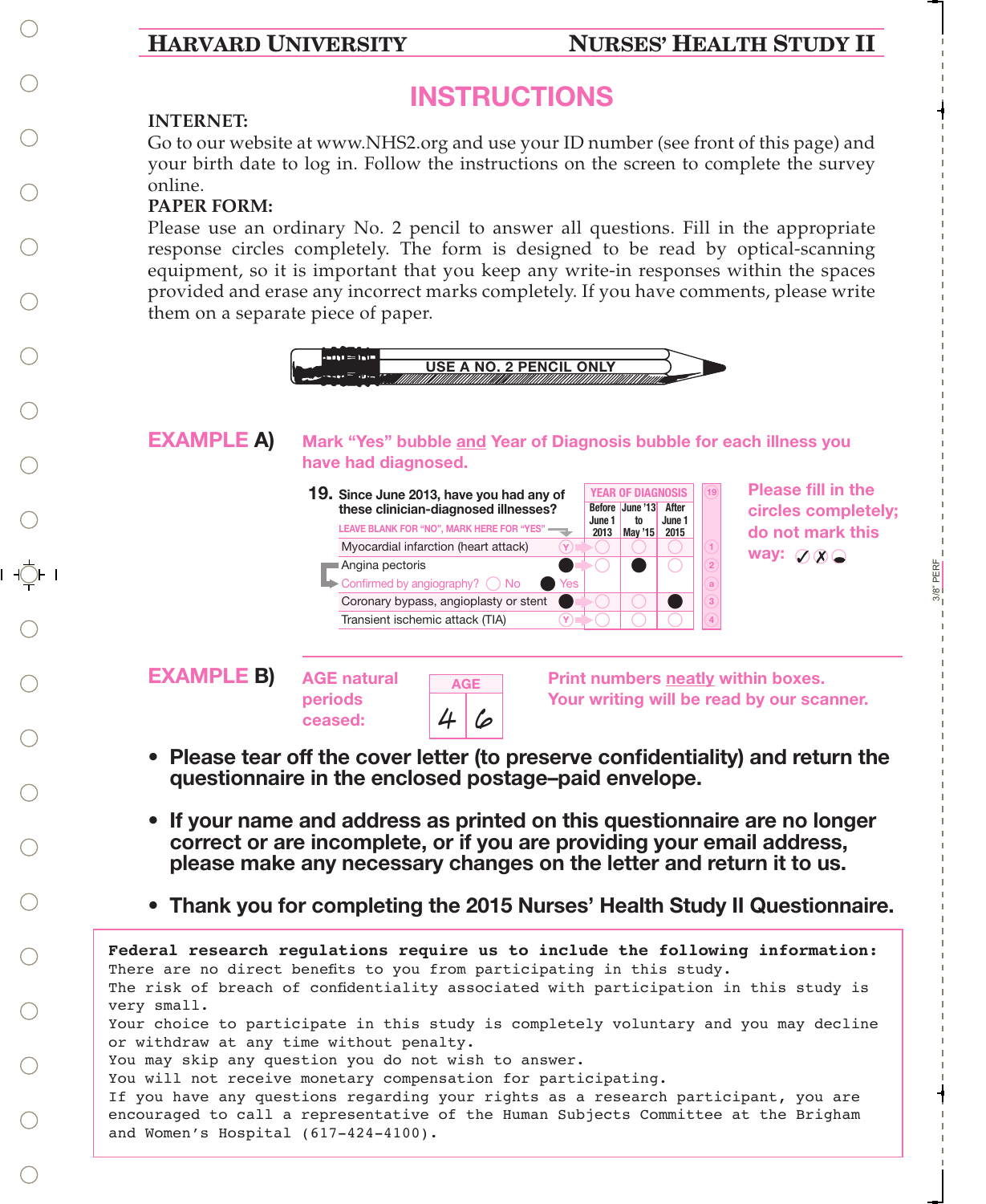|                   |                                        | <b>1. PLEASE USE PENCIL</b> | 2. Do you currently smoke cigarettes?                                                                                                                                                                                                |              |
|-------------------|----------------------------------------|-----------------------------|--------------------------------------------------------------------------------------------------------------------------------------------------------------------------------------------------------------------------------------|--------------|
|                   | <b>CURRENT WEIGHT</b><br><b>POUNDS</b> |                             | $\bigcirc$ Yes $\longrightarrow$ How many/day?<br>$() 5-14$<br>$() 15 - 24$<br>$25 - 34$<br>$35 - 44$<br>$\Box$ No<br>$() 1-4$<br>$)45+$                                                                                             |              |
|                   |                                        |                             | 3. Have you had your uterus removed?<br>$\bigcirc$ Yes $\longrightarrow$ Date of surgery:<br>Before June 1, 2013<br>After June 1, 2013<br>( ) No<br>$\left( \begin{array}{c} \end{array} \right)$                                    |              |
| $\left( 0\right)$ | $\circledcirc$                         | (0)                         | 4. Have you ever had either of your ovaries surgically removed?                                                                                                                                                                      |              |
| $\left( 1\right)$ | $\odot$                                | $\left( 1\right)$           | ◯ None<br>$\bigcirc$ No $\bigcirc$ Yes $\Longrightarrow$ a) How many ovaries do you have remaining?<br>( ) One                                                                                                                       |              |
| (2)               | $\circled{2}$                          | $\circled{2}$               | 5. Have your natural menstrual periods ceased PERMANENTLY?                                                                                                                                                                           |              |
| $\left(3\right)$  | $\circled{3}$                          | $\left( 3\right)$           | O No: Premenopausal<br>b) For what reason did<br><b>AGE</b><br>vour periods cease?                                                                                                                                                   |              |
| (4)               | $\circled{4}$                          | $\left( 4\right)$           | Yes: No menstrual periods <b>Election</b><br>a) AGE natural<br>periods                                                                                                                                                               |              |
| (5)<br>(6)        | $\circled{5}$<br>$\circ$               | (5)<br>(6)                  | ◯ Yes: Had menopause but now have<br>() Natural<br>( ) Surgery<br>ceased:<br>periods induced by hormones<br><b>Endometrial ablation</b>                                                                                              | $\mathbf b$  |
|                   | $\circled{7}$                          | $\circled{7}$               | Not sure (e.g., perimenopausal)<br>Radiation or Chemo.                                                                                                                                                                               |              |
|                   | $\circled{8}$                          | (8)                         | 0)(0)<br>6. Are you currently using oral contraceptives for any reason?                                                                                                                                                              | 6            |
|                   | $\circledcirc$                         | (9)                         | $\bigcap$ No<br>1)(1)<br>() Yes                                                                                                                                                                                                      |              |
|                   |                                        |                             | 2)(2)<br>7. Since June 2013, have you used prescription female hormones? (Not including oral contraceptives.)                                                                                                                        |              |
|                   |                                        |                             | $\bigcirc$ Yes $\implies$ a) How many months did you use hormones since June 2013?<br>3)(3)                                                                                                                                          |              |
|                   | ◯ No                                   |                             | $\bigcirc$ 1–4 months $\bigcirc$ 5–9 $\bigcirc$ 10–14 $\bigcirc$ 15–19<br>$() 26 - 30$<br>$() 31 - 35$<br>$\bigcirc$ 36+ months<br>4)(4)<br>$( ) 20 - 25$<br>If No, skip to Part d<br>$\bigcirc$ No<br>○ Yes<br>5)(5)                |              |
|                   |                                        |                             | b) Are you currently using them (within the last month)?<br>c) Mark the type(s) of hormones you are CURRENTLY using:<br>6)(6)                                                                                                        |              |
|                   |                                        |                             | <b>Combined:</b> $\bigcap$ Prempro<br>O Premphase<br>Combipatch<br>$\bigcap$ FemHRT<br>$\left( 7\right)$                                                                                                                             |              |
|                   |                                        |                             | Oral Premarin or conjugated estrogen (C) Patch Estrogen<br>$\bigcirc$ Vaginal Estrogen $\bigcirc$ Estrace<br>Estrogen:<br>$\left  \right $                                                                                           |              |
|                   |                                        |                             | ◯ Estrogen gels, creams, or sprays on skin ◯ Estratest ◯ Other Estrogen (specify in box below)<br>$\boxed{9}$                                                                                                                        |              |
|                   |                                        |                             | Progesterone/Progestin: ○ Provera/Cycrin/MPA ○ Vaginal ○ Micronized (e.g., Prometrium)<br>$(0)$ $(0)$ $(0)$                                                                                                                          |              |
|                   |                                        |                             | ◯ Other progesterone (specify type)<br>1)(1)<br><b>Other hormones</b><br><b>Bioidentical estrogen</b><br><b>Testosterone</b><br>2)(2)<br>(2)                                                                                         |              |
|                   |                                        |                             | <b>CURRENTLY used:</b><br><b>Bioidentical progesterone</b><br>Other (specify in box)<br>3)(3)(3)                                                                                                                                     |              |
|                   |                                        |                             | d) If you used oral conjugated estrogen (e.g., Premarin) since June 2013, what dose did you usually take?<br>4)(4)(4)                                                                                                                | $\mathsf{d}$ |
|                   |                                        |                             | ◯ .30 mg/day or less<br>$\bigcirc$ .625 mg/day<br>$\bigcirc$ .9 mg/day<br>$\bigcirc$ .45 mg/day<br>5)(5)(5)                                                                                                                          |              |
|                   |                                        |                             | $\bigcirc$ 1.25 mg/day or higher<br>$\bigcap$ Unsure<br>Did not take oral conjugated estrogen<br>6)(6)(6)                                                                                                                            |              |
|                   |                                        |                             |                                                                                                                                                                                                                                      |              |
|                   |                                        |                             | 7)(7)(7)<br>8. Are you currently using any of these over-the-counter (OTC) preparations for hormone replacement?                                                                                                                     |              |
|                   |                                        |                             | Soy estrogen products $\bigcirc$ Black cohosh (e.g., Remifemin) $\bigcirc$ Natural progesterone cream/wild yam $\bigcirc$ Other OTC<br>8)(8)(8)                                                                                      |              |
|                   |                                        |                             | 9. In the past two years, have you had two weeks or longer when<br>(9)(9)(9)<br>$( \ )$ No<br>$()$ Yes                                                                                                                               |              |
|                   |                                        |                             | nearly every day you felt sad, blue or depressed for most of the day?<br>10. In the past two years, have you had gastrointestinal bleeding that required hospitalization or a transfusion?                                           |              |
|                   | )No                                    | ( ) Yes                     |                                                                                                                                                                                                                                      |              |
|                   |                                        |                             | In the past year, have you been bothered by constipation for at least 12 weeks (not necessarily consecutive)?                                                                                                                        |              |
|                   | No.                                    |                             | $\bigcirc$ Yes $\longrightarrow$ If Yes: $\bigcirc$ I have seen my primary care physician<br>◯ I have seen a specialist (e.g., gastroenterologist) ◯ Neither                                                                         |              |
|                   |                                        |                             | $\blacksquare$ 12. Has your spouse (or sleep partner) ever told you that you appear to "act out your dreams" while sleeping<br>(punched or flailed arms in the air, shouted or screamed), on three or more occasions?                |              |
|                   | No.                                    |                             | ◯ Yes ◯ I do not have a sleep partner                                                                                                                                                                                                |              |
|                   |                                        |                             | $\blacksquare$ 13. Please estimate an average of the time when you fall asleep and wake up, over the past <u>2 years</u> on WORK-FREE                                                                                                |              |
|                   |                                        |                             | DAYS, when you were without obligations and not using an alarm clock to wake up:                                                                                                                                                     |              |
|                   |                                        |                             |                                                                                                                                                                                                                                      |              |
|                   |                                        |                             | I usually fall asleep at<br>◯ PM (This is NOT when you get into bed!)<br>$\bigcap$ AM<br>hour<br>minute                                                                                                                              |              |
|                   |                                        |                             | I usually wake up at<br>◯ PM (This may NOT be when you get OUT of bed!)<br>$\bigcirc$ AM<br>hour<br>minute                                                                                                                           |              |
|                   |                                        |                             | ◯ I always use alarm clock to wake up on free days                                                                                                                                                                                   |              |
|                   |                                        |                             | What proportion of the dairy products and fruit & vegetables you consume are organic?                                                                                                                                                | 14           |
|                   | Dairy products:                        |                             | ◯ None<br>$\bigcap$ Less than 5%<br>$\bigcirc$ 5-10%<br>$\bigcap$ 11-25%<br>26-50%<br>$\bigcirc$ 51-75%<br>$\bigcap$ 75%+                                                                                                            | a            |
|                   | Fruit & Vegetables:                    |                             | Less than 5%<br>$5 - 10%$<br>26-50%<br>51-75%<br>$\bigcap 75\% +$<br>$\bigcap$ 11–25%<br><b>None</b>                                                                                                                                 | $\mathbf b$  |
|                   | $\bigcap$ <1 per month                 |                             | How often do you eat canned food? (e.g., vegetables, tuna, soup, tomato sauce, etc., in metal cans)<br>$()$ 3+ per day                                                                                                               | 15           |
|                   |                                        |                             | $\bigcap$ 1 to 3 per month<br>$\bigcap$ 1 to 4 per week<br>$\bigcirc$ 5 to 7 per week<br>$\bigcirc$ 2 per day                                                                                                                        | 16           |
|                   |                                        | <1 per month                | 16. How often do you drink canned beverages? (e.g., soda, beer, juices, etc., in metal cans)<br>$\bigcap$ 1 to 3 per month<br>$\bigcap$ 1 to 4 per week<br>$\bigcirc$ 5 to 7 per week<br>$\bigcap$ 3+ per day<br>$\bigcap$ 2 per day |              |
|                   |                                        |                             | 17. Has a clinician ever diagnosed you with any of the following conditions?                                                                                                                                                         | 17           |
| ■ 14.<br>➡ 15.    |                                        | Celiac disease              | ◯ Fatty liver disease and/or cirrhosis<br>◯ Sarcoidosis<br>$\bigcap$ None of these<br>◯ Glaucoma                                                                                                                                     |              |
|                   |                                        |                             | 18. In the past two years, have you been diagnosed with an episode of:                                                                                                                                                               | 8            |
|                   |                                        | $\big)$ No                  | a) Diverticulitis (NOT diverticulosis) that required antibiotics and/or hospitalization?<br>Yes $\implies$ If Yes, did you require surgery for diverticulitis? $\bigcap$ No<br>◯ Yes                                                 | a            |

3/8" PERF

 $\frac{3/8}{2}$  PERF

 $\bigcirc$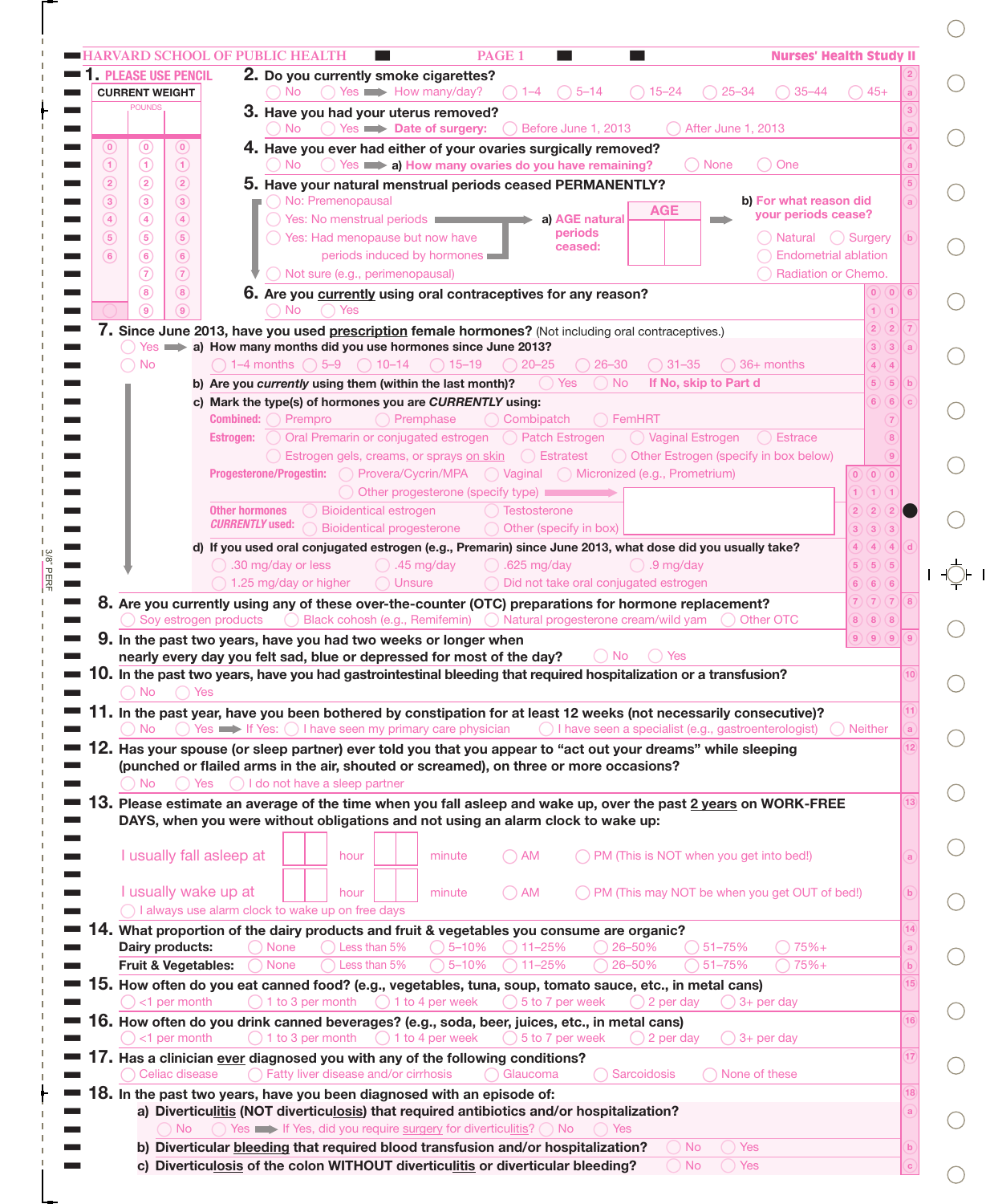| 19. Since June 2013, have you had any of                                                                    |                            |                                     | <b>YEAR OF DIAGNOSIS</b>         |                         | 20. In the past two years have you had:<br>Yes, for<br>Yes, for<br><b>No</b>                   |
|-------------------------------------------------------------------------------------------------------------|----------------------------|-------------------------------------|----------------------------------|-------------------------|------------------------------------------------------------------------------------------------|
| these clinician-diagnosed illnesses?                                                                        |                            |                                     | Before June '13                  | After                   | screening<br>symptoms<br>(If yes, mark all that apply)                                         |
| LEAVE BLANK FOR "NO", MARK HERE FOR "YES" -                                                                 |                            | June 1                              | to<br>2013   May '15             | June 1<br>2015          | $(\lambda)$<br>A physical exam?<br>(N)<br>$(\mathsf{Y})$                                       |
| Myocardial infarction (heart attack)                                                                        | $(\mathsf{Y})$             |                                     |                                  |                         | $\circledR$<br>$\circledR$<br>$\circledR$<br>Mammogram (or other breast imaging)?              |
| Angina pectoris                                                                                             | $\circledcirc$             |                                     |                                  |                         | $\circledcirc$<br>$\binom{}{N}$<br>$\left( \widehat{\mathbf{Y}}\right)$<br>Eye exam by doctor? |
| $\blacktriangleright$ Confirmed by angiography? $\bigcirc$ No                                               | Yes                        |                                     |                                  |                         | $\circledR$<br>$\binom{N}{N}$<br>$\circledR$<br>Fasting blood sugar?                           |
| Coronary bypass, angioplasty or stent                                                                       | $\left( \gamma \right)$    |                                     |                                  |                         | $(Y)$ Yes<br>Upper endoscopy?<br>$(N)$ No                                                      |
| Transient ischemic attack (TIA)                                                                             | $\circledR$                |                                     |                                  |                         | (Virtual) CT Colonoscopy?<br>$(Y)$ Yes<br>$(N)$ No                                             |
| Stroke (CVA)                                                                                                | $\circled{r}$              |                                     |                                  |                         | $(Y)$ Yes<br>Colonoscopy?<br>$(N)$ No                                                          |
| Pulmonary embolus                                                                                           | $\circledR$                |                                     |                                  |                         | $(N)$ No<br>$(Y)$ Yes<br>Sigmoidoscopy?                                                        |
| Deep vein thrombosis                                                                                        | $\circledcirc$             |                                     |                                  |                         | Initial reason(s) you had Colonoscopy/Sigmoidoscopy?                                           |
| Fibrocystic/other benign breast disease (Y)                                                                 |                            |                                     |                                  |                         | ◯ Occult fecal blood<br>() Visible blood<br>() Abdominal pain                                  |
|                                                                                                             | Yes                        |                                     |                                  |                         |                                                                                                |
| Confirmed by breast biopsy? $\bigcirc$ No                                                                   | $(\mathbf{Y})$             |                                     |                                  |                         | $\bigcirc$ Diarrhea/constipation $\bigcirc$ Family history of colon cancer                     |
| <b>Breast cancer</b>                                                                                        |                            |                                     |                                  |                         | $\bigcirc$ Fecal/stool DNA testing $\bigcirc$ Follow-up of (virtual) CT colonoscopy            |
| Cancer of the uterus (endometrium)                                                                          | $\circledcirc$             |                                     |                                  |                         | $\bigcirc$ Prior polyps<br>◯ Asymptomatic or routine screening                                 |
| Cancer of the ovary                                                                                         | $\circledcirc$             |                                     |                                  |                         | 21. Regular Medication (Mark if used regularly in past 2 years.)                               |
| Colon or rectal polyp (benign)                                                                              | $\circledcirc$             |                                     |                                  |                         | Acetaminophen (e.g., Tylenol)                                                                  |
| Cancer of the colon or rectum                                                                               | $\left( \mathrm{V}\right)$ |                                     |                                  |                         | Days/week:<br>$\bigcirc$ 6+ days<br>$2 - 3$<br>$( ) 4-5 $                                      |
| Melanoma                                                                                                    | $\circledcirc$             |                                     |                                  |                         | Tablets/wk:<br>$) 1 - 2$<br>$3 - 5$<br>$() 6-14$<br>$15+$ tablets                              |
| Basal cell skin cancer                                                                                      | $\circled{r}$              |                                     |                                  |                         | "Baby" or low dose aspirin (100 mg or less/tablet)                                             |
| Squamous cell skin cancer                                                                                   | $\circledcirc$             |                                     |                                  |                         | Days/week:<br>$2 - 3$<br>$\bigcirc$ 6+ days<br>$() 4-5$                                        |
| ■Other cancer                                                                                               | $\circledR$                |                                     |                                  |                         | $3 - 5$<br>Tablets/wk:<br>$) 1 - 2$<br>$6 - 14$<br>$( ) 15+$ tablets                           |
| Specify site of                                                                                             |                            |                                     |                                  |                         | Aspirin or aspirin-containing products (325 mg or more/tablet)                                 |
| other cancer $\blacksquare$                                                                                 |                            |                                     |                                  |                         | Days/week:<br>$2 - 3$<br>$\bigcirc$ 6+ days<br>$( ) 4 - 5 $                                    |
| Crohn's/Ulcerative or Microscopic colitis                                                                   | $\circledcirc$             |                                     |                                  |                         | Tablets/wk:<br>$) 1 - 2$<br>$3 - 5$<br>$6 - 14$<br>$\bigcap$ 15+ tablets                       |
| Dysplastic nevus (Atypical mole)                                                                            | $\circled{r}$              |                                     |                                  |                         | Ibuprofen (e.g., Advil, Motrin, Nuprin)                                                        |
| Gastric or duodenal ulcer                                                                                   | $\circledcirc$             |                                     |                                  |                         | Days/week:<br>$2 - 3$<br>$\bigcirc$ 6+ days<br>$() 4-5$                                        |
| Barrett's esophagus                                                                                         | $\circled{r}$              |                                     |                                  |                         | $\bigcirc$ 3-5<br>Tablets/wk:<br>$\bigcirc$ 1–2<br>$() 6-14$<br>$\bigcirc$ 15+ tablets         |
| Cholecystectomy                                                                                             | $\circledR$                |                                     |                                  |                         | Celebrex (COX-2 inhibitors)                                                                    |
|                                                                                                             |                            |                                     |                                  |                         |                                                                                                |
| Diabetes mellitus                                                                                           | $\circledR$                |                                     |                                  |                         | Days/week:<br>$() 4-5$<br>$2 - 3$<br>$( ) 6+ days$                                             |
| Elevated cholesterol                                                                                        | $\circledR$                |                                     |                                  |                         | Other anti-inflammatory analgesics, 2+ times/week                                              |
| High blood pressure                                                                                         | $\circledR$                |                                     |                                  |                         | (e.g., Aleve, Clinoril, Relafen, Indocin)                                                      |
| Kidney stones                                                                                               | $\circledR$                |                                     |                                  |                         | Thiazide diuretic<br>Potassium<br>Lasix                                                        |
| <b>Multiple Sclerosis</b>                                                                                   | $\circledR$                |                                     |                                  |                         | Calcium blocker (e.g., Calan, Procardia, Cardizem, Norvasc)                                    |
| Asthma, Clinician diagnosed                                                                                 | $\circledR$                |                                     |                                  |                         | Beta-blocker (e.g., Lopressor, Tenormin, Corgard, Coreg)                                       |
| Emphysema/Chronic bronchitis                                                                                | $(\widehat{\textbf{Y}})$   |                                     |                                  |                         | ACE inhibitors (e.g., Capoten, Vasotec, Zestril)                                               |
| Graves' disease/Hyperthyroidism                                                                             | $\circled{r}$              |                                     |                                  |                         | Angiotensin receptor blocker (e.g., Diovan, Cozaar, Avapro)                                    |
| Hypothyroidism                                                                                              | $\circled{r}$              |                                     |                                  |                         | Other anti-hypertensive (e.g., clonidine, doxazosin)                                           |
| Hyperparathyroidism                                                                                         | $\circledcirc$             |                                     |                                  |                         | Coumadin<br>Pradaxa/Xarelto/Eliquis<br>Plavix                                                  |
| Gout                                                                                                        | $\circled{r}$              |                                     |                                  |                         | Prasugrel (Effient)<br>Digoxin<br>Antiarrhythmic                                               |
| Peripheral neuropathy                                                                                       | $\circledcirc$             |                                     |                                  |                         | Mevacor (lovastatin)<br>Zocor (simvastatin)<br>Crestor                                         |
| SLE (systemic lupus)                                                                                        | $\circled{r}$              |                                     |                                  |                         | Pravachol (pravastatin)<br>Lipitor (atorvastatin)<br>Other statin                              |
| Rheumatoid arthritis                                                                                        | $\circledcirc$             |                                     |                                  |                         | Other cholesterol-lowering drug [e.g., niacin, Lopid (gemfibrozil),                            |
| Other arthritis                                                                                             | $\circled{r}$              |                                     |                                  |                         | Tricor (fenofibrate), Questran (cholestyramine), Colestid, Zetia]                              |
| Depression, Clinician diagnosed                                                                             | $\circledcirc$             |                                     |                                  |                         | Steroids taken orally (e.g., Prednisone, Decadron, Medrol)                                     |
|                                                                                                             |                            |                                     |                                  |                         |                                                                                                |
| Parkinson's disease                                                                                         | $\circled{r}$              |                                     |                                  |                         | Insulin<br>Metformin<br>Other oral hypoglycemic agents                                         |
| Alzheimer's or other dementia                                                                               | $\circledcirc$             |                                     |                                  |                         | Thyroid hormone (e.g., Synthroid, Levothroid, Levoxyl)                                         |
| Gastric banding/bypass/sleeve                                                                               | $\circled{r}$              |                                     |                                  |                         | Triptans (e.g., Imitrex, Maxalt, Zomig, Amerge, Replax)                                        |
| Fractures: Wrist or Colles' Fracture                                                                        | $\circledcirc$             |                                     |                                  |                         | Bisphosphonates (e.g., Fosamax, Boniva, Actonel)                                               |
| <b>Hip Fracture</b>                                                                                         | $\circled{r}$              |                                     |                                  |                         | Evista (raloxifene)<br>Nolvadex (tamoxifen)                                                    |
| Vertebral fracture                                                                                          | $\circledcirc$             |                                     |                                  |                         | Anticholinergics (e.g., Detrol, Ditropan, Vesicare)                                            |
| Other major illness or surgery since                                                                        | $(\mathsf{Y})$             |                                     |                                  |                         | SSRIs (e.g., Celexa, Lexapro, Prozac, Paxil, Zoloft, Luvox)                                    |
| <b>June 2013</b>                                                                                            | (0)(1)<br>$\overline{2}$   | $\overline{3}$                      | (5)<br>$\left( 4\right)$<br>6    | (7)(8)(9)               | Tricyclics (e.g., amitriptyline, nortriptyline, imipramine)                                    |
| Please specify:<br>Date:                                                                                    | $\left( 2\right)$<br>0)(1) | $\lceil 3 \rceil$                   | (5)<br>(6)<br>$\left( 4 \right)$ | (7)<br>(8)(9)           | Other antidepressants (e.g., Wellbutrin, Effexor, Remeron)                                     |
|                                                                                                             |                            |                                     | (0)(1)(2)(3)(4)(5)(6)            | (7)(8)(9)               | Minor tranquilizers (e.g., Valium, alprazolam, lorazepam)                                      |
|                                                                                                             |                            |                                     |                                  | (1)(1)(1)               | Prilosec, Nexium, Prevacid, Protonix, Aciphex, Dexilant                                        |
| CA                                                                                                          |                            | $\overline{2}$<br>$\left( 2\right)$ | (2)<br>(2)                       | $\circled{2}$<br>(2)(2) |                                                                                                |
|                                                                                                             |                            |                                     |                                  |                         | H2 blocker (e.g., Pepcid, Tagamet, Zantac, Axid)                                               |
| <b>FOR OFFICE USE ONLY</b><br>1) (2) (3) (4) (5)<br>$\mathbf{0}$ )<br>(1)(2)                                |                            | 4)(4)                               |                                  | (4)(4)(4)(4)(4)         | 22. Is this your correct date of birth?                                                        |
| $(1) (2) (3) (4) (5) (6) (7) (8) (9) (6) (7) (8) (9) (10) (8) (8) (8) (8) (8) (8) (8)$<br>$\vert 0 \rangle$ |                            |                                     |                                  |                         |                                                                                                |

 $\bigcirc$ 

 $\bigcirc$ 

3/8" PERF

 $3/8$ " PERF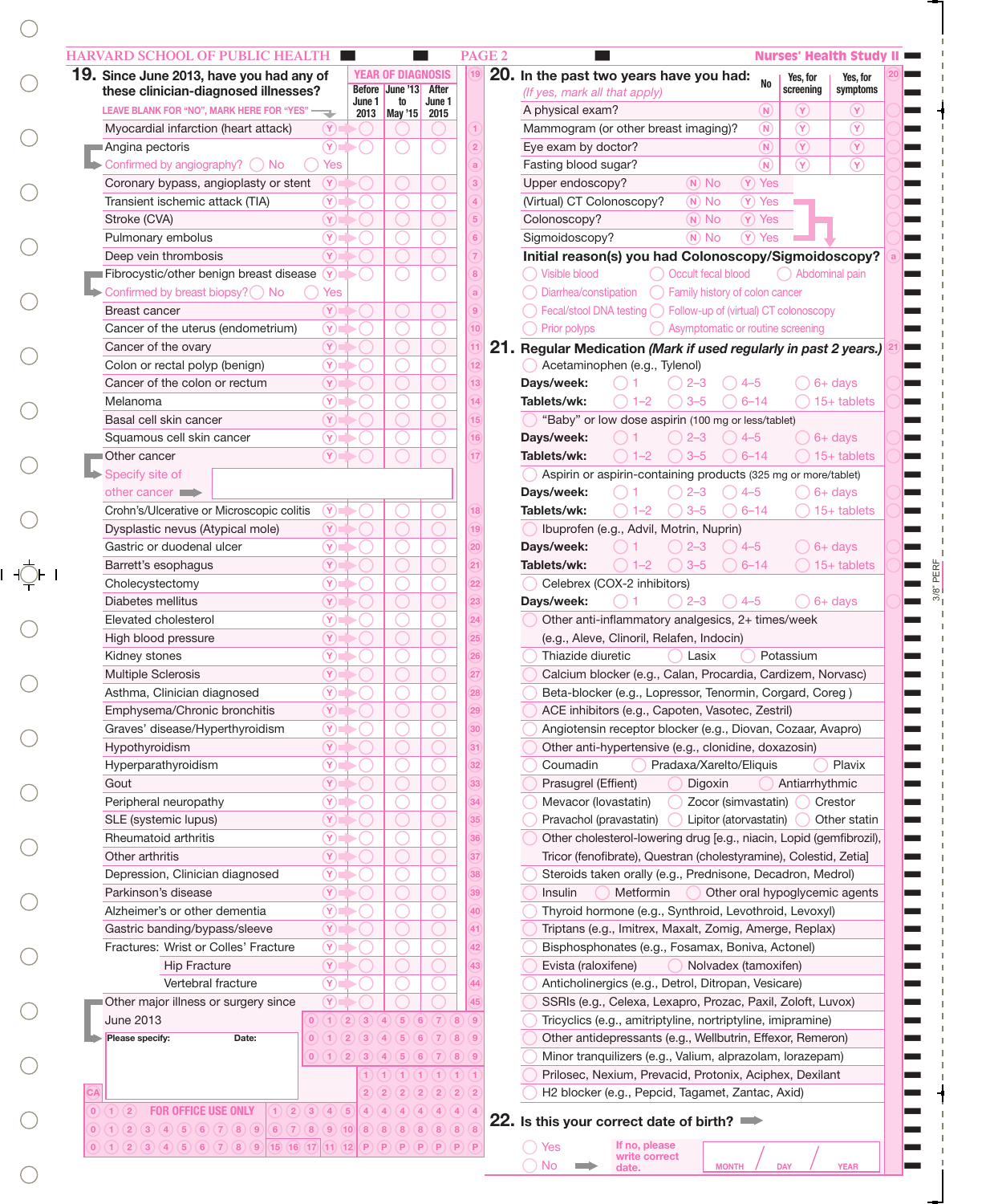|                                                                                     |                   |                                                                  | $\bigcap$ Yes $\blacktriangleright$ a) How many do you take per week?                                                                                                                                                                |                    |                               |                                                              | 23. Do you currently take multivitamins? (Please report other individual vitamins in the next section.)<br>$\bigcirc$ 2 or less $\bigcirc$ 3-5 | $\bigcirc$ 6-9 $\bigcirc$ 10 or more |                            |                                               |                                         |                 |                               |                                                         |         |                    |  |
|-------------------------------------------------------------------------------------|-------------------|------------------------------------------------------------------|--------------------------------------------------------------------------------------------------------------------------------------------------------------------------------------------------------------------------------------|--------------------|-------------------------------|--------------------------------------------------------------|------------------------------------------------------------------------------------------------------------------------------------------------|--------------------------------------|----------------------------|-----------------------------------------------|-----------------------------------------|-----------------|-------------------------------|---------------------------------------------------------|---------|--------------------|--|
| $\bigcirc$ No                                                                       |                   |                                                                  |                                                                                                                                                                                                                                      |                    |                               |                                                              | b) What specific brand (or equivalency) do you usually take?                                                                                   |                                      |                            |                                               |                                         |                 |                               |                                                         |         |                    |  |
|                                                                                     |                   |                                                                  |                                                                                                                                                                                                                                      |                    |                               |                                                              | ◯ Centrum Silver or Senior vit. () Centrum or generic equiv. () Any Multi-vit. Pack                                                            |                                      |                            |                                               |                                         |                 |                               |                                                         |         |                    |  |
|                                                                                     |                   |                                                                  | ◯ Eye Vitamin, e.g., Ocuvite                                                                                                                                                                                                         |                    |                               | ◯ One-A-Day Women's                                          |                                                                                                                                                | $\bigcap$ Other $\blacksquare$       |                            |                                               |                                         |                 |                               |                                                         |         |                    |  |
|                                                                                     |                   |                                                                  |                                                                                                                                                                                                                                      |                    |                               |                                                              | Not counting multivitamins, do you take any of the following vitamin preparations?                                                             |                                      |                            |                                               |                                         |                 |                               |                                                         |         |                    |  |
| a) Vitamin A                                                                        | ) No              |                                                                  | Yes, seasonal only                                                                                                                                                                                                                   |                    |                               | Dose per                                                     | Less than                                                                                                                                      |                                      | 10,000 to                  |                                               |                                         | 16,000 to       |                               | 23,000 IU                                               |         | Don't              |  |
|                                                                                     |                   |                                                                  | Yes, most months                                                                                                                                                                                                                     |                    | Yes.                          | day:                                                         | 10,000 IU                                                                                                                                      |                                      | 15,000 IU                  |                                               |                                         | 22,000 IU       |                               | or more                                                 |         | know               |  |
| b) Potassium                                                                        | $\big)$ No        |                                                                  | Yes <b>the contract of the contract of the contract of the contract of the contract of the contract of the contract of the contract of the contract of the contract of the contract of the contract of the contract of the contr</b> |                    | $\blacktriangleright$ If Yes, | Dose per                                                     | Less than                                                                                                                                      |                                      | $3$ to                     |                                               | $()$ 10 to                              |                 |                               | $20 \text{ mEq}$                                        |         | Don't              |  |
|                                                                                     |                   |                                                                  |                                                                                                                                                                                                                                      |                    |                               | day:                                                         | 2.5 mEg (100 mg)                                                                                                                               |                                      | 9 mEg                      |                                               | $19m$ Eq                                |                 |                               | or more                                                 |         | know               |  |
| c) Vitamin C                                                                        | $)$ No            |                                                                  | Yes, seasonal only                                                                                                                                                                                                                   |                    | lf.                           | Dose per                                                     | Less than                                                                                                                                      |                                      | $400$ to                   |                                               | 750 to                                  |                 |                               | 1300 mg                                                 |         | ) Don't            |  |
|                                                                                     |                   |                                                                  | Yes, most months                                                                                                                                                                                                                     |                    | Yes,                          | day:                                                         | 400 <sub>mg</sub>                                                                                                                              |                                      | 700 mg                     |                                               | 1250 mg                                 |                 |                               | or more                                                 |         | know               |  |
| d) Vitamin B <sub>6</sub>                                                           | ) No              | Yes                                                              | the control of the control of the                                                                                                                                                                                                    |                    | If Yes,                       | Dose per                                                     | Less than<br>50 mg                                                                                                                             |                                      | 50 <sub>to</sub><br>99 mg  |                                               | 100 to<br>149 mg                        |                 |                               | $\frac{150}{150}$ mg                                    |         | Don't              |  |
| e) Vitamin E                                                                        | ) No              |                                                                  | $Yes \t$                                                                                                                                                                                                                             |                    | If Yes,                       | day:<br>Dose per                                             | Less than                                                                                                                                      |                                      | 100 to                     |                                               | 300 to                                  |                 |                               | or more<br>600 IU                                       |         | know<br>Don't      |  |
|                                                                                     |                   |                                                                  |                                                                                                                                                                                                                                      |                    |                               | day:                                                         | 100IU                                                                                                                                          |                                      | 250 IU                     |                                               | 500 IU                                  |                 |                               | or more                                                 |         | know               |  |
|                                                                                     |                   |                                                                  |                                                                                                                                                                                                                                      |                    | Type:                         | ) Natural                                                    | Regular (dl)                                                                                                                                   |                                      | Unknown                    |                                               |                                         |                 |                               |                                                         |         |                    |  |
| f) Calcium                                                                          | $\bigcirc$ No     | Yes                                                              |                                                                                                                                                                                                                                      |                    | If Yes,                       | Dose per day:                                                | Less than                                                                                                                                      |                                      | 600 to                     |                                               | 901 to                                  |                 |                               | 1501 mg                                                 |         | Don't              |  |
| (Include Calcium in Tums, etc.)                                                     |                   |                                                                  |                                                                                                                                                                                                                                      |                    |                               | (elemental calcium):                                         | 600 mg                                                                                                                                         |                                      | 900 mg                     |                                               | 1500 mg                                 |                 |                               | or more                                                 |         | know               |  |
| a) Selenium                                                                         | ) No              |                                                                  | $Yes \t$                                                                                                                                                                                                                             |                    | If Yes,                       | Dose per                                                     | Less than                                                                                                                                      |                                      | 80 to                      |                                               | 140 to                                  |                 |                               | 260 mcg                                                 |         | Don't              |  |
|                                                                                     |                   |                                                                  |                                                                                                                                                                                                                                      |                    |                               | day:                                                         | 80 mcg                                                                                                                                         |                                      | <b>130 mcg</b>             |                                               | <b>250 mcg</b>                          |                 |                               | or more                                                 |         | know               |  |
| h) Vitamin D                                                                        | $\bigcap$ No      |                                                                  | Yes, seasonal only                                                                                                                                                                                                                   |                    | lf.                           | Dose per                                                     | Less than                                                                                                                                      |                                      | 600 to                     |                                               | 1000 to                                 |                 |                               | 2000 IU                                                 |         | Don't              |  |
| calcium supplement or separately)                                                   |                   |                                                                  | Yes, most months                                                                                                                                                                                                                     |                    | Yes,                          | day:                                                         | 600 IU                                                                                                                                         |                                      | 900 IU                     |                                               | 1900 IU                                 |                 |                               | or more                                                 |         | know               |  |
| i) Zinc                                                                             | $\big)$ No        |                                                                  | $Yes$ $\blacksquare$                                                                                                                                                                                                                 |                    | If Yes,                       | Dose per                                                     | Less than                                                                                                                                      |                                      | $31$ to                    |                                               | 75 to                                   |                 |                               | $101$ mg                                                |         | Don't              |  |
|                                                                                     |                   |                                                                  |                                                                                                                                                                                                                                      |                    |                               | day:                                                         | 31 mg                                                                                                                                          |                                      | 74 mg                      |                                               | 100 mg                                  |                 |                               | or more                                                 |         | know               |  |
| 24. Are there other                                                                 |                   |                                                                  | Metamucil/Citrucel                                                                                                                                                                                                                   |                    |                               | Beta-carotene                                                | Chromium                                                                                                                                       |                                      | Folic Acid                 |                                               |                                         |                 |                               | Glucosamine/Chondroitin                                 |         |                    |  |
| supplements                                                                         |                   |                                                                  | <b>Cod Liver Oil</b>                                                                                                                                                                                                                 |                    | Probiotics                    |                                                              | <b>Vitamin Water</b>                                                                                                                           |                                      | <b>B-Complex</b>           |                                               |                                         | $\bigcirc$ Iron |                               | ◯ Magnesium                                             |         |                    |  |
|                                                                                     | that you take on  | <b>Fish Oil</b>                                                  |                                                                                                                                                                                                                                      |                    |                               |                                                              |                                                                                                                                                |                                      |                            | Ginkgo Biloba                                 |                                         |                 |                               |                                                         |         |                    |  |
|                                                                                     |                   |                                                                  |                                                                                                                                                                                                                                      |                    | Melatonin                     |                                                              | Coenzyme Q10                                                                                                                                   |                                      |                            |                                               |                                         |                 |                               |                                                         |         |                    |  |
|                                                                                     | a regular basis?  |                                                                  | Flax Seed Oil                                                                                                                                                                                                                        |                    | Vitamin B12                   |                                                              | <b>Niacin</b>                                                                                                                                  |                                      | () Lycopene                |                                               | Other <sup>1</sup>                      |                 |                               |                                                         |         |                    |  |
| 25. How many teaspoons of sugar do you                                              |                   |                                                                  |                                                                                                                                                                                                                                      |                    |                               | $\bigcirc$ Zero                                              | $\bigcap$ 2 tsp.<br>1 tsp.                                                                                                                     |                                      | $3$ tsp. $\bigcirc$ 4 tsp. |                                               | $5$ tsp.                                |                 | More than 10?<br>Write number |                                                         |         |                    |  |
|                                                                                     |                   |                                                                  | add to your beverages or food each day?                                                                                                                                                                                              |                    |                               |                                                              | 6 tsp. $\bigcap$ 7 tsp. $\bigcap$ 8 tsp. $\bigcap$ 9 tsp.                                                                                      |                                      |                            |                                               | ) 10 tsp.                               | here            |                               |                                                         |         | tsp.               |  |
| 26. What brand and type of cold breakfast                                           |                   |                                                                  |                                                                                                                                                                                                                                      |                    |                               | Specify cereal brand & type<br>(e.g., Kellogg's Raisin Bran) |                                                                                                                                                |                                      |                            |                                               |                                         |                 |                               | $\overline{2}$<br>$\lceil 3 \rceil$                     | (4)(5)  | (7)(8)(9)<br>(6)   |  |
|                                                                                     |                   | cereal do you usually eat?<br>◯ Don't eat cold breakfast cereal. |                                                                                                                                                                                                                                      |                    |                               |                                                              |                                                                                                                                                |                                      |                            |                                               |                                         |                 | $\vert 0 \rangle$             | (2)<br>$\left( 3\right)$<br>(2)(3)(4)(5)(6)(7)(8)(9)    |         | (4)(5)(6)(7)(8)(9) |  |
|                                                                                     |                   |                                                                  |                                                                                                                                                                                                                                      |                    |                               |                                                              |                                                                                                                                                |                                      |                            |                                               | What specific brand & type of margarine |                 |                               |                                                         |         |                    |  |
|                                                                                     |                   |                                                                  |                                                                                                                                                                                                                                      |                    |                               |                                                              | ■ 27. What form of margarine or spread do you usually use (exclude pure butter?)<br>○ None Form? ○ Stick ○ Tub ○ Spray ○ Squeeze (liquid)      |                                      |                            |                                               |                                         |                 |                               | (e.g., Shedd's Country Crock plus calcium and vitamins) |         |                    |  |
|                                                                                     | Type?             | ) Reg                                                            | Light                                                                                                                                                                                                                                |                    |                               | <b>Nonfat</b>                                                |                                                                                                                                                |                                      |                            |                                               |                                         |                 |                               |                                                         |         |                    |  |
|                                                                                     |                   |                                                                  |                                                                                                                                                                                                                                      |                    |                               |                                                              | 28. For each food listed, fill in the circle indicating how often on average                                                                   |                                      |                            |                                               |                                         |                 |                               |                                                         |         |                    |  |
|                                                                                     |                   |                                                                  |                                                                                                                                                                                                                                      |                    |                               | you have used the amount specified during the past year.     |                                                                                                                                                |                                      |                            |                                               | <b>AVERAGE USE LAST YEAR</b>            |                 |                               |                                                         |         |                    |  |
|                                                                                     |                   |                                                                  |                                                                                                                                                                                                                                      |                    |                               |                                                              | Never, or less than                                                                                                                            |                                      | $1-3$ per                  | 1 per                                         | $2-4$ per $5-6$ per                     |                 | -1                            | $2 - 3$                                                 | $4 - 5$ | $6+$               |  |
| $\boxed{\text{Ch}(\text{rb})\text{cf}}$ sw $\boxed{\text{gn}(\text{t})\text{ (k)}}$ |                   |                                                                  |                                                                                                                                                                                                                                      | <b>DAIRY FOODS</b> |                               |                                                              | once per month                                                                                                                                 |                                      | month                      | week                                          | week                                    |                 |                               | week per day per day per day per day                    |         |                    |  |
|                                                                                     |                   |                                                                  |                                                                                                                                                                                                                                      |                    |                               | Skim milk                                                    |                                                                                                                                                |                                      |                            | W)                                            |                                         |                 | D                             |                                                         |         |                    |  |
| (1)(2)(3)(4)(5)(6)(9)                                                               |                   |                                                                  | Milk (8 oz. glass)                                                                                                                                                                                                                   |                    |                               | 1 or 2 % milk                                                |                                                                                                                                                |                                      |                            | $(\mathsf{W})$                                |                                         |                 | $\left( \mathsf{D}\right)$    |                                                         |         |                    |  |
| S                                                                                   | M                 |                                                                  |                                                                                                                                                                                                                                      |                    |                               | Whole milk                                                   |                                                                                                                                                |                                      |                            | $\left(\mathbf{W}\right)$                     |                                         |                 | $\mathbf{D}$                  |                                                         |         |                    |  |
| (0)(0)<br>(0)(0)                                                                    | (0)(0)(0)         |                                                                  |                                                                                                                                                                                                                                      |                    |                               | Soy milk                                                     |                                                                                                                                                |                                      |                            | $(\mathsf{W})$                                |                                         |                 | $\mathsf{D}$                  |                                                         |         |                    |  |
| $\bigoplus$ $\bigoplus$<br>(1)                                                      | (1)(1)(1)         |                                                                  |                                                                                                                                                                                                                                      |                    |                               | Cream, e.g., coffee, sour (exclude fat free) (1 Tbs)         |                                                                                                                                                |                                      |                            | $\left(\overline{W}\right)$                   |                                         |                 | $\mathbf{D}$                  |                                                         |         |                    |  |
| $(2)$ $(2)$<br>$\left( 2\right)$<br>$\left( 2\right)$                               | (2)(2)(2)         |                                                                  |                                                                                                                                                                                                                                      |                    |                               |                                                              | Non-dairy coffee whitener (exclude fat free) (1 Tbs)                                                                                           |                                      |                            | $(\mathsf{W})$                                |                                         |                 | $\mathsf{D}$                  |                                                         |         |                    |  |
| (3)(3)<br>$\left(3\right)$<br>$\left( 3\right)$                                     | (3)(3)(3)         |                                                                  |                                                                                                                                                                                                                                      |                    |                               |                                                              | Frozen yogurt, sherbet, sorbet or low-fat ice cream (1 c)                                                                                      |                                      |                            | $\left(\mathbf{W}\right)$                     |                                         |                 | $\mathbf{D}$                  |                                                         |         |                    |  |
| $\left(4\right)\left(4\right)$<br>(4)                                               | (4)(4)(4)         |                                                                  | Regular ice cream (1 cup)                                                                                                                                                                                                            |                    |                               |                                                              |                                                                                                                                                |                                      |                            | $(\mathsf{W})$                                |                                         |                 | $\mathsf{D}$                  |                                                         |         |                    |  |
| (5)(5)<br>$\left(5\right)$<br>$\left(5\right)$                                      | $(5)$ $(5)$ $(5)$ |                                                                  | Spreads added to                                                                                                                                                                                                                     |                    | Pure butter                   |                                                              |                                                                                                                                                |                                      |                            | $\left(\mathbf{W}\right)$                     |                                         |                 | $\circledR$                   |                                                         |         |                    |  |
| (6)(6)<br>(6)<br>6                                                                  | (6)(6)(6)         |                                                                  | food or bread;<br>exclude use in                                                                                                                                                                                                     |                    |                               |                                                              | Margarine (e.g., Country Crock)                                                                                                                |                                      |                            | (W)                                           |                                         |                 | $\circledR$                   |                                                         |         |                    |  |
| (7)(7)<br>(7)<br>(8)                                                                | $(7)$ $(7)$ $(7)$ |                                                                  | cooking                                                                                                                                                                                                                              |                    |                               |                                                              | "Spreadable Butter"- butter/oil                                                                                                                |                                      |                            |                                               |                                         |                 |                               |                                                         |         |                    |  |
| (8)                                                                                 | (8)(8)(8)(8)(8)   |                                                                  | Plain                                                                                                                                                                                                                                |                    |                               |                                                              | blend (e.g., Olivio Spread But.)                                                                                                               |                                      |                            | $\circledR$<br>$(\mathsf{W})$                 |                                         |                 | $\circledR$<br>$\circledR$    |                                                         |         |                    |  |
|                                                                                     |                   |                                                                  | Yogurt                                                                                                                                                                                                                               |                    |                               |                                                              |                                                                                                                                                |                                      |                            |                                               |                                         |                 | $\circ$                       |                                                         |         |                    |  |
|                                                                                     |                   |                                                                  | $(4-6 oz.)$                                                                                                                                                                                                                          |                    |                               | Artificially sweetened (e.g., light peach)                   |                                                                                                                                                |                                      |                            | $\left(\overline{W}\right)$<br>$(\mathsf{W})$ |                                         |                 | $\mathbf{D}$                  |                                                         |         |                    |  |
| $(9)$ $(9)$ $(9)$ $(9)$ $(9)$ $(9)$ $(9)$                                           |                   |                                                                  | Cottage or ricotta cheese (1/2 cup)                                                                                                                                                                                                  |                    |                               | Sweetened (e.g., strawberry, vanilla)                        |                                                                                                                                                |                                      |                            | $\left(\overline{W}\right)$                   |                                         |                 | $\circledR$                   |                                                         |         |                    |  |
|                                                                                     |                   |                                                                  | Cream cheese (1 oz.)                                                                                                                                                                                                                 |                    |                               |                                                              |                                                                                                                                                |                                      |                            | (W)                                           |                                         |                 | $\circledR$                   |                                                         |         |                    |  |
|                                                                                     |                   |                                                                  |                                                                                                                                                                                                                                      |                    |                               |                                                              | Other cheese, e.g., American, cheddar, etc., plain or                                                                                          |                                      |                            |                                               |                                         |                 |                               |                                                         |         |                    |  |
|                                                                                     |                   |                                                                  |                                                                                                                                                                                                                                      |                    |                               | as part of a dish (1 slice or 1 oz. serving)                 |                                                                                                                                                |                                      |                            | $\circled{w}$                                 |                                         |                 | $\mathbf{D}$                  |                                                         |         |                    |  |

3/8" PERF

 $\frac{3/8}{2}$  PERF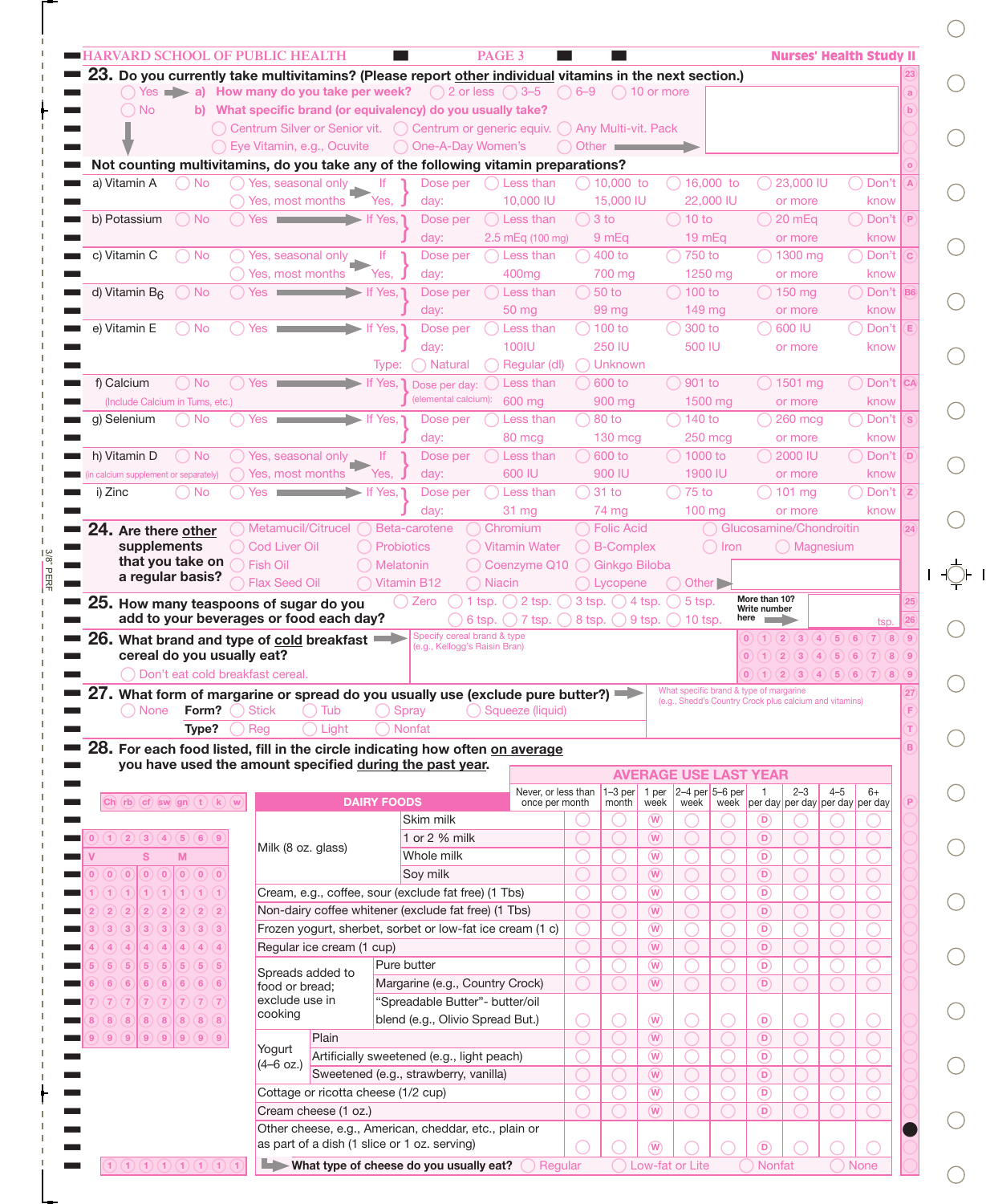Bacon (2 slices)

### | | **PAGE 4** |

T T T T T T T T T T T T T T T T T T T  $\blacksquare$  $\blacksquare$  $\blacksquare$  $\blacksquare$  $\blacksquare$  $\blacksquare$  $\blacksquare$  $\blacksquare$  $\blacksquare$  $\blacksquare$  $\blacksquare$  $\blacksquare$ T  $\blacksquare$  $\blacksquare$  $\blacksquare$  $\blacksquare$  $\blacksquare$  $\blacksquare$  $\blacksquare$  $\blacksquare$  $\blacksquare$  $\blacksquare$  $\blacksquare$  $\blacksquare$  $\blacksquare$  $\blacksquare$  $\blacksquare$  $\blacksquare$  $\blacksquare$  $\blacksquare$  $\blacksquare$  $\blacksquare$  $\blacksquare$  $\blacksquare$  $\blacksquare$  $\blacksquare$  $\blacksquare$  $\blacksquare$  $\blacksquare$  $\blacksquare$  $\blacksquare$ 

3/8" PERF

### **FRUITS** VEGETABLES 28. *(continued)* For each food listed, fill in the circle indicating how often on average you have used the amount specified during the past year.  $\circledR$  $\circledR$ Never, or less than 1–3 per once per month Never, or less than once per month month 1–3 per month 1 per week 1 per week 1 per day 1 ner day  $2 - 3$ per day per day per day 2–3 per day per day per day 4–5 4–5  $6+$ 6+ 2–4 per 5–6 per week 2–4 per 5–6 per week week week  $\overline{\bigcirc}$  $\overline{\bigcirc}$  $\overline{\bigcirc}$  $\overline{\bigcirc}$  $\overline{\bigcirc}$  $\overline{\bigcirc}$  $\overline{\bigcirc}$  $\overline{\bigcirc}$  $\overline{\bigcirc}$  $\overline{\bigcirc}$  $\overline{\bigcirc}$  $\overline{\bigcirc}$  $\overline{\bigcirc}$  $\overline{\bigcirc}$  $\overline{\bigcirc}$  $\bigcirc$  $\bigcirc$  $\bigcirc$  $\bigcirc$  $\bigcirc$  $\bigcirc$  $\bigcirc$  $\bigcirc$  $\bigcirc$  $\overline{\bigcirc}$  $\overline{\bigcirc}$  $\overline{\bigcirc}$  $\overline{\bigcirc}$  $\overline{\bigcirc}$  $\overline{\bigcirc}$  $\overline{\bigcirc}$  $\overline{\bigcirc}$  $\overline{\bigcirc}$  $\overline{\bigcirc}$  $\bigcirc$  $\bigcirc$  $\bigcirc$  $\bigcirc$  $\bigcirc$  $\bigcirc$  $\bigcirc$  $\overline{\bigcirc}$  $\overline{\bigcirc}$  $\overline{\bigcirc}$  $\overline{\bigcirc}$  $\overline{\bigcirc}$  $\left($  $\overline{\bigcirc}$  $\overline{\bigcirc}$  $\overline{\bigcirc}$  $\begin{picture}(20,5) \put(0,0){\line(1,0){155}} \put(0,0){\line(1,0){155}} \put(0,0){\line(1,0){155}} \put(0,0){\line(1,0){155}} \put(0,0){\line(1,0){155}} \put(0,0){\line(1,0){155}} \put(0,0){\line(1,0){155}} \put(0,0){\line(1,0){155}} \put(0,0){\line(1,0){155}} \put(0,0){\line(1,0){155}} \put(0,0){\line(1,0){155}} \put(0,0){\line(1,$  $\circledR$  $\begin{picture}(20,5) \put(0,0){\line(1,0){155}} \put(0,0){\line(1,0){155}} \put(0,0){\line(1,0){155}} \put(0,0){\line(1,0){155}} \put(0,0){\line(1,0){155}} \put(0,0){\line(1,0){155}} \put(0,0){\line(1,0){155}} \put(0,0){\line(1,0){155}} \put(0,0){\line(1,0){155}} \put(0,0){\line(1,0){155}} \put(0,0){\line(1,0){155}} \put(0,0){\line(1,$  $\circledR$  $\begin{picture}(20,5) \put(0,0){\line(1,0){155}} \put(0,0){\line(1,0){155}} \put(0,0){\line(1,0){155}} \put(0,0){\line(1,0){155}} \put(0,0){\line(1,0){155}} \put(0,0){\line(1,0){155}} \put(0,0){\line(1,0){155}} \put(0,0){\line(1,0){155}} \put(0,0){\line(1,0){155}} \put(0,0){\line(1,0){155}} \put(0,0){\line(1,0){155}} \put(0,0){\line(1,$  $\circledR$  $\begin{picture}(20,5) \put(0,0){\line(1,0){155}} \put(0,0){\line(1,0){155}} \put(0,0){\line(1,0){155}} \put(0,0){\line(1,0){155}} \put(0,0){\line(1,0){155}} \put(0,0){\line(1,0){155}} \put(0,0){\line(1,0){155}} \put(0,0){\line(1,0){155}} \put(0,0){\line(1,0){155}} \put(0,0){\line(1,0){155}} \put(0,0){\line(1,0){155}} \put(0,0){\line(1,$  $\circledR$  $\circledS$  $\begin{tabular}{|c|c|} \hline $\circ$ & $\circ$ \\ \hline \hline \end{tabular}$  $\begin{picture}(20,5) \put(0,0){\line(1,0){155}} \put(0,0){\line(1,0){155}} \put(0,0){\line(1,0){155}} \put(0,0){\line(1,0){155}} \put(0,0){\line(1,0){155}} \put(0,0){\line(1,0){155}} \put(0,0){\line(1,0){155}} \put(0,0){\line(1,0){155}} \put(0,0){\line(1,0){155}} \put(0,0){\line(1,0){155}} \put(0,0){\line(1,0){155}} \put(0,0){\line(1,$  $\begin{tabular}{|c|c|} \hline $\circ$ & $\circ$ \\ \hline \hline \end{tabular}$  $\begin{picture}(20,5) \put(0,0){\line(1,0){155}} \put(0,0){\line(1,0){155}} \put(0,0){\line(1,0){155}} \put(0,0){\line(1,0){155}} \put(0,0){\line(1,0){155}} \put(0,0){\line(1,0){155}} \put(0,0){\line(1,0){155}} \put(0,0){\line(1,0){155}} \put(0,0){\line(1,0){155}} \put(0,0){\line(1,0){155}} \put(0,0){\line(1,0){155}} \put(0,0){\line(1,$  $\begin{tabular}{|c|c|} \hline $\circ$ & $\circ$ \\ \hline \hline \end{tabular}$  $\begin{picture}(20,5) \put(0,0){\line(1,0){155}} \put(0,0){\line(1,0){155}} \put(0,0){\line(1,0){155}} \put(0,0){\line(1,0){155}} \put(0,0){\line(1,0){155}} \put(0,0){\line(1,0){155}} \put(0,0){\line(1,0){155}} \put(0,0){\line(1,0){155}} \put(0,0){\line(1,0){155}} \put(0,0){\line(1,0){155}} \put(0,0){\line(1,0){155}} \put(0,0){\line(1,$  $\begin{tabular}{|c|c|} \hline $\circ$ & $\circ$ \\ \hline \hline \end{tabular}$  $\begin{tabular}{|c|c|} \hline $\circ$ & $\circ$ \\ \hline \hline \end{tabular}$  $\begin{tabular}{|c|c|} \hline $\circ$ & $\circ$ \\ \hline \end{tabular}$  $\begin{tabular}{|c|c|} \hline $\circ$ & $\circ$ \\ \hline \hline \end{tabular}$  $\begin{tabular}{|c|c|} \hline $\circ$ & $\circ$ \\ \hline \end{tabular}$  $\begin{tabular}{|c|c|} \hline $\circ$ & $\circ$ \\ \hline \hline \end{tabular}$  $\begin{tabular}{|c|c|} \hline $\circ$ & $\circ$ \\ \hline \end{tabular}$  $\begin{tabular}{|c|c|} \hline $\circ$ & $\circ$ \\ \hline \hline \end{tabular}$  $\begin{tabular}{|c|c|} \hline $\circ$ & $\circ$ \\ \hline \end{tabular}$  $\begin{tabular}{|c|c|} \hline $\circ$ & $\circ$ \\ \hline \hline \end{tabular}$  $\begin{tabular}{|c|c|} \hline $\circ$ & $\circ$ \\ \hline \end{tabular}$  $\begin{tabular}{|c|c|} \hline $\circ$ & $\circ$ \\ \hline \hline \end{tabular}$  $\begin{tabular}{|c|c|} \hline $\circ$ & $\circ$ \\ \hline \end{tabular}$  $\overline{\bigcirc}$  $\overline{\bigcirc}$  $\overline{\bigcirc}$  $\overline{\bigcirc}$  $\overline{\bigcirc}$  $\overline{\bigcirc}$  $\bigcirc$  $\overline{\bigcirc}$  $\overline{\bigcirc}$  $\overline{\bigcirc}$  $\overline{\bigcirc}$  $\overline{\bigcirc}$  $\overline{\bigcirc}$  $\overline{\bigcirc}$  $\overline{\bigcirc}$  $\overline{\bigcirc}$  $\overline{\bigcirc}$  $\bigcirc$  $\overline{\bigcirc}$  $\bigcirc$  $\overline{\bigcirc}$  $\bigcirc$  $\overline{\bigcirc}$  $\bigcirc$  $\overline{\bigcirc}$  $\bigcirc$  $\overline{\bigcirc}$  $\bigcirc$  $\overline{\bigcirc}$  $\bigcirc$  $\overline{\bigcirc}$  $\bigcirc$  $\overline{\bigcirc}$  $\bigcirc$  $\overline{\bigcirc}$  $\overline{\bigcirc}$  $\overline{\bigcirc}$  $\overline{\bigcirc}$  $\overline{\bigcirc}$  $\overline{\bigcirc}$  $\circledcirc$  $\circledcirc$  $\circledcirc$  $\circledcirc$  $\circledcirc$  $\circledcirc$  $\circledcirc$  $\circledcirc$  $\odot$  $\circledcirc$  $\circledcirc$  $\circledcirc$  $\circledcirc$  $\circledcirc$  $\circledcirc$  $\circledcirc$  $\circledcirc$  $\circledcirc$  $\circledcirc$  $\circledcirc$  $\circledcirc$  $\circledcirc$  $\circledcirc$  $\circledcirc$  $\circledcirc$  $\circledcirc$  $\circledcirc$  $\circledcirc$  $\bigcirc$  $\overline{\bigcirc}$  $\bigcirc$  $\overline{\bigcirc}$  $\bigcirc$  $\overline{\bigcirc}$  $\bigcirc$  $\overline{\bigcirc}$  $\bigcirc$  $\overline{\bigcirc}$  $\bigcirc$  $\overline{\bigcirc}$  $\bigcirc$  $\overline{\bigcirc}$  $\bigcirc$  $\overline{\bigcirc}$  $\bigcirc$  $\overline{\bigcirc}$  $\overline{\bigcirc}$  $\overline{\bigcirc}$  $\overline{\bigcirc}$  $\overline{\bigcirc}$  $\overline{\bigcirc}$  $\bigcirc$  $\overline{\bigcirc}$  $\bigcirc$  $\overline{\bigcirc}$  $\bigcirc$  $\overline{\bigcirc}$  $\bigcirc$  $\overline{\bigcirc}$  $\bigcirc$  $\overline{\bigcirc}$  $\bigcirc$  $\overline{\bigcirc}$  $\bigcirc$  $\overline{\bigcirc}$  $\bigcirc$  $\overline{\bigcirc}$  $\bigcirc$  $\overline{\bigcirc}$  $\overline{\bigcirc}$  $\overline{\bigcirc}$  $\overline{\bigcirc}$  $\overline{\bigcirc}$  $\overline{\bigcirc}$  $\bigcirc$  $\overline{\bigcirc}$  $\bigcirc$  $\overline{\bigcirc}$  $\bigcirc$  $\overline{\bigcirc}$  $\bigcirc$  $\overline{\bigcirc}$  $\bigcirc$  $\overline{\bigcirc}$  $\bigcirc$  $\overline{\bigcirc}$  $\bigcirc$  $\overline{\bigcirc}$  $\bigcirc$  $\overline{\bigcirc}$  $\bigcirc$  $\overline{\bigcirc}$  $\overline{\bigcirc}$  $\overline{\bigcirc}$  $\overline{\bigcirc}$  $\overline{\bigcirc}$  $\overline{\bigcirc}$  $\overline{\bigcirc}$  $\overline{\bigcirc}$  $\overline{\bigcirc}$  $\overline{\bigcirc}$  $\overline{\bigcirc}$  $\overline{\bigcirc}$  $\overline{\bigcirc}$  $\overline{\bigcirc}$  $\overline{\bigcirc}$  $\overline{\bigcirc}$  $\overline{\bigcirc}$  $\overline{\bigcirc}$  $\overline{\bigcirc}$  $\overline{\bigcirc}$  $\overline{\bigcirc}$  $\bigcirc$  $\bigcirc$  $\circledR$  $\circledR$  $\circledR$  $\circledR$  $\circledR$  $\circledR$  $\circledR$  $\circledR$  $\circledR$  $\circledR$  $\circledR$  $\circledR$  $\circledR$  $\circledR$  $\circledR$  $\circledR$  $\circledR$  $\overline{\bigcirc}$  $\overline{\bigcirc}$  $\overline{\bigcirc}$  $\overline{\bigcirc}$  $\overline{\bigcirc}$  $\overline{\bigcirc}$  $\overline{\bigcirc}$  $\overline{\bigcirc}$  $\overline{\bigcirc}$  $\overline{\bigcirc}$  $\overline{\bigcirc}$  $\overline{\bigcirc}$  $\overline{\bigcirc}$  $\overline{\bigcirc}$  $\overline{\bigcirc}$  $\overline{\bigcirc}$  $\bigcirc$  $\overline{\bigcirc}$  $\overline{\bigcirc}$  $\overline{\bigcirc}$  $\overline{\bigcirc}$  $\overline{\bigcirc}$  $\overline{\bigcirc}$  $\overline{\bigcirc}$  $\overline{\bigcirc}$  $\overline{\bigcirc}$  $\overline{\bigcirc}$  $\overline{\bigcirc}$  $\overline{\bigcirc}$  $\overline{\bigcirc}$  $\overline{\bigcirc}$  $\overline{\bigcirc}$  $\overline{\bigcirc}$  $\bigcirc$  $\circledcirc$  $\circledcirc$  $\circledcirc$  $\circledcirc$  $\circledcirc$  $\circledcirc$  $\circledcirc$  $\circledcirc$  $\circledcirc$  $\circledcirc$  $\circledcirc$  $\circledcirc$  $\circledcirc$  $\circledcirc$  $\circledcirc$  $\circledcirc$  $\circledcirc$  $\overline{\bigcirc}$  $\overline{\bigcirc}$  $\overline{\bigcirc}$  $\overline{\bigcirc}$  $\overline{\bigcirc}$  $\overline{\bigcirc}$  $\overline{\bigcirc}$  $\overline{\bigcirc}$  $\overline{\bigcirc}$  $\overline{\bigcirc}$  $\overline{\bigcirc}$  $\overline{\bigcirc}$  $\overline{\bigcirc}$  $\overline{\bigcirc}$  $\overline{\bigcirc}$  $\overline{\bigcirc}$  $\bigcirc$  $\overline{\bigcirc}$  $\overline{\bigcirc}$  $\overline{\bigcirc}$  $\overline{\bigcirc}$  $\overline{\bigcirc}$  $\overline{\bigcirc}$  $\overline{\bigcirc}$  $\overline{\bigcirc}$  $\overline{\bigcirc}$  $\overline{\bigcirc}$  $\overline{\bigcirc}$  $\overline{\bigcirc}$  $\overline{\bigcirc}$  $\overline{\bigcirc}$  $\overline{\bigcirc}$  $\overline{\bigcirc}$  $\bigcirc$  $\overline{\bigcirc}$  $\overline{\bigcirc}$  $\overline{\bigcirc}$  $\overline{\bigcirc}$  $\overline{\bigcirc}$  $\overline{\bigcirc}$  $\overline{\bigcirc}$  $\overline{\bigcirc}$  $\overline{\bigcirc}$  $\overline{\bigcirc}$  $\overline{\bigcirc}$  $\overline{\bigcirc}$  $\overline{\bigcirc}$  $\overline{\bigcirc}$  $\bigcirc$  $\overline{\bigcirc}$  $\bigcirc$ Calcium or Vit. D fortified Regular (not calcium fortified) Raisins (1 oz. or small pack) or grapes (1/2 cup) Prunes or dried plums (1/2 cup canned or 1/4 cup dried) Bananas (1) Cantaloupe (1/4 melon) Avocado (1/2 fruit or 1/2 cup) Fresh apples or pears (1) Apple juice or cider (small glass) Tangerines, clementines, mandarin oranges (1) Oranges (1) Tomatoes (2 slices) Tomato juice or V-8 juice (small glass) Tomato sauce (1/2 cup) e.g., spaghetti sauce Salsa, picante or taco sauce (1/4 cup) Hummus (1/4 cup) String beans (1/2 cup) Beans or lentils, baked, dried (1/2 cup) or soup Tofu, soy burger, soybeans, miso or other soy protein Peas or lima beans (1/2 cup fresh, frz., canned) or soup Broccoli (1/2 cup) Cauliflower (1/2 cup) Cabbage or coleslaw (1/2 cup) Brussels sprouts (1/2 cup) Carrots, raw (1/2 carrot or 2–4 sticks) Carrots, cooked (1/2 cup) or carrot juice (2–3 oz.) Corn (1 ear or 1/2 cup frozen or canned) Mixed or stir fry vegetables (1/2 cup) or soup Yams or sweet potatoes (1/2 cup) Dark orange (winter) squash (1/2 cup) Eggplant, zucchini or other summer squash (1/2 cup) Kale, mustard greens or chard (1/2 cup) Spinach, cooked (1/2 cup) Spinach, raw as in salad (1 cup) Iceberg or head lettuce (1 serving) Romaine or leaf lettuce (1 serving) Peppers: green, yellow or red (2 rings or 1/4 small) Onions as a garnish or in salad (1 slice) Onions as a cooked vegetable or rings (1/2 cup) or soup Grapefruit (1/2) Grapefruit juice (small glass) Other fruit juices (e.g., cranberry, grape) (small glass) Strawberries, fresh, frozen or canned (1/2 cup) Blueberries, fresh, frozen or canned (1/2 cup) Peaches, plums or apricots (1 fresh or 1/2 cup canned) Orange juice (small glass) Please try to average your seasonal use of foods over the entire year. For example, if a food such as cantaloupe is eaten 4 times a week during the approximate 3 months that it is in season, then the average use would be once per week. EGGS, MEAT, ETC. Never, or less than once per month  $1-3$  per month 1 per week 1 per day 2–3 per day per day per day 4–5 6+ 2–4 per 5–6 per week week Beef or pork hot dogs (1) Chicken or turkey hot dogs or sausage (1) Chicken/turkey sandwich or frozen dinner Other chicken or turkey, with skin (3 oz.)-including ground Other chicken or turkey, without skin (3 oz.) Omega-3 fortified including yolk Eggs (1) Regular eggs including yolk  $\overline{\bigcirc}$  $\overline{\bigcirc}$  $\overline{\bigcirc}$  $\overline{\bigcirc}$  $\overline{\bigcirc}$  $\overline{\bigcirc}$  $\begin{picture}(20,5) \put(0,0){\line(1,0){155}} \put(0,0){\line(1,0){155}} \put(0,0){\line(1,0){155}} \put(0,0){\line(1,0){155}} \put(0,0){\line(1,0){155}} \put(0,0){\line(1,0){155}} \put(0,0){\line(1,0){155}} \put(0,0){\line(1,0){155}} \put(0,0){\line(1,0){155}} \put(0,0){\line(1,0){155}} \put(0,0){\line(1,0){155}} \put(0,0){\line(1,$  $\begin{tabular}{|c|c|} \hline $\circ$ & $\circ$ \\ \hline \hline \end{tabular}$  $\begin{picture}(20,5) \put(0,0){\line(1,0){155}} \put(0,0){\line(1,0){155}} \put(0,0){\line(1,0){155}} \put(0,0){\line(1,0){155}} \put(0,0){\line(1,0){155}} \put(0,0){\line(1,0){155}} \put(0,0){\line(1,0){155}} \put(0,0){\line(1,0){155}} \put(0,0){\line(1,0){155}} \put(0,0){\line(1,0){155}} \put(0,0){\line(1,0){155}} \put(0,0){\line(1,$  $\begin{tabular}{|c|c|} \hline $\circ$ & $\circ$ \\ \hline \hline \end{tabular}$  $\begin{picture}(20,5) \put(0,0){\line(1,0){155}} \put(0,0){\line(1,0){155}} \put(0,0){\line(1,0){155}} \put(0,0){\line(1,0){155}} \put(0,0){\line(1,0){155}} \put(0,0){\line(1,0){155}} \put(0,0){\line(1,0){155}} \put(0,0){\line(1,0){155}} \put(0,0){\line(1,0){155}} \put(0,0){\line(1,0){155}} \put(0,0){\line(1,0){155}} \put(0,0){\line(1,$  $\begin{tabular}{|c|c|} \hline $\circ$ & $\circ$ \\ \hline \hline $\bullet$ & $\circ$ \\ \hline \end{tabular}$  $\begin{picture}(20,5) \put(0,0){\line(1,0){155}} \put(0,0){\line(1,0){155}} \put(0,0){\line(1,0){155}} \put(0,0){\line(1,0){155}} \put(0,0){\line(1,0){155}} \put(0,0){\line(1,0){155}} \put(0,0){\line(1,0){155}} \put(0,0){\line(1,0){155}} \put(0,0){\line(1,0){155}} \put(0,0){\line(1,0){155}} \put(0,0){\line(1,0){155}} \put(0,0){\line(1,$  $\overline{\bigcirc}$  $\overline{\bigcirc}$  $\overline{\bigcirc}$  $\overline{\bigcirc}$  $\overline{\bigcirc}$  $\overline{\bigcirc}$  $\circledcirc$  $\circledcirc$  $\circledcirc$  $\circledcirc$  $\circledcirc$  $\circledcirc$  $\circledcirc$  $\overline{\bigcirc}$  $\overline{\bigcirc}$  $\overline{\bigcirc}$  $\overline{\bigcirc}$  $\overline{\bigcirc}$  $\overline{\bigcirc}$  $\overline{\bigcirc}$  $\overline{\bigcirc}$  $\overline{\bigcirc}$

 $\overline{\bigcirc}$ 

 $\overline{\bigcirc}$ 

 $\begin{tabular}{|c|c|} \hline $\circ$ & $\circ$ \\ \hline \hline \end{tabular}$ 

 $\overline{\bigcirc}$ 

 $\overline{\bigcirc}$ 

 $\circledcirc$ 

 $\overline{\bigcirc}$ 

 $\overline{\bigcirc}$ 

 $\overline{\bigcirc}$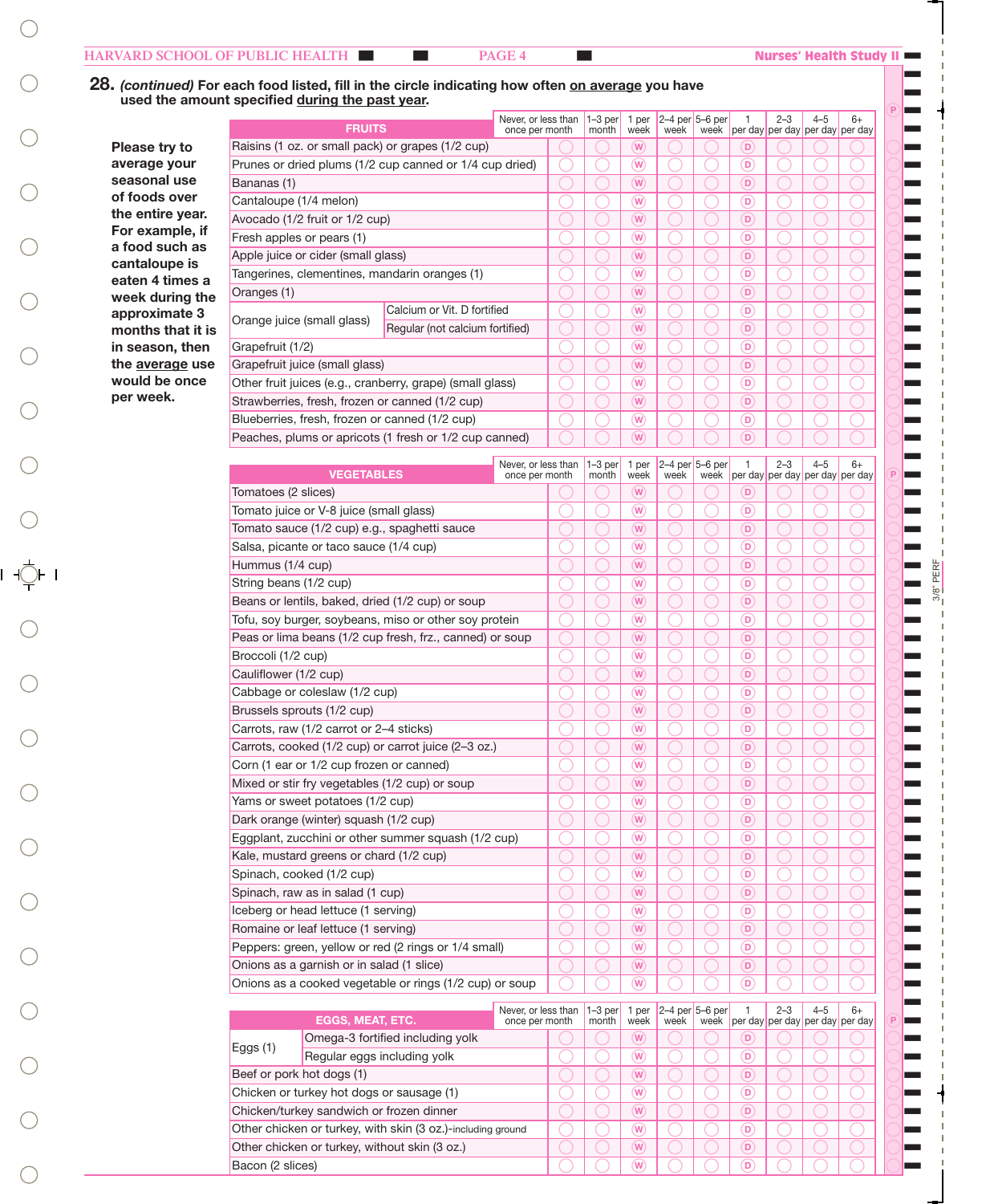| <b>HARVARD SCHOOL OF PUBLIC HEALTH</b>          |              |                     |                                       | 28. (continued) For each food listed, fill in the circle indicating how often on average you have     | PAGE 5                                |                           |                             |      |                         |                                    |            |                                            | <b>Nurses' Health Study II</b> |
|-------------------------------------------------|--------------|---------------------|---------------------------------------|-------------------------------------------------------------------------------------------------------|---------------------------------------|---------------------------|-----------------------------|------|-------------------------|------------------------------------|------------|--------------------------------------------|--------------------------------|
| used the amount specified during the past year. |              |                     |                                       |                                                                                                       | Never, or less than                   | $1-3$ per                 | 1 per                       |      | $2-4$ per $5-6$ per     | $\overline{1}$                     | $2 - 3$    | $4 - 5$                                    | $6+$                           |
|                                                 |              |                     |                                       | <b>MEAT, FISH</b>                                                                                     | once per month                        | month                     | week                        | week |                         |                                    |            | week per day per day per day per day       |                                |
|                                                 |              |                     |                                       | Salami, bologna, or other processed meat sandwiches                                                   |                                       |                           | (W)                         |      |                         | $\left( \textbf{D}\right)$         |            |                                            |                                |
|                                                 |              |                     |                                       | Other processed meats, e.g., sausage, kielbasa,                                                       |                                       |                           |                             |      |                         |                                    |            |                                            |                                |
|                                                 |              |                     | etc. (2 oz. or 2 small links)         |                                                                                                       |                                       |                           | $\overline{w}$              |      |                         | $\circ$                            |            |                                            |                                |
|                                                 |              |                     |                                       | Lean or extra lean                                                                                    |                                       | $\overline{(\mathsf{W})}$ |                             |      | (D)                     |                                    |            |                                            |                                |
|                                                 |              |                     | Hamburger (1 patty)                   | Regular                                                                                               |                                       |                           | $\overline{w}$              |      |                         | (D)                                |            |                                            |                                |
|                                                 |              |                     |                                       | Beef, pork, or lamb as a sandwich or mixed dish,                                                      |                                       |                           |                             |      |                         |                                    |            |                                            |                                |
|                                                 |              |                     |                                       | e.g., stew, casserole, lasagna, frozen dinners, etc.                                                  |                                       |                           | $\left(\overline{W}\right)$ |      |                         | $\circ$                            |            |                                            |                                |
|                                                 |              |                     |                                       | Pork as a main dish, e.g., ham or chops (4-6 oz.)                                                     |                                       |                           | $\left(\mathbf{W}\right)$   |      |                         | (D)                                |            |                                            |                                |
|                                                 |              |                     |                                       | Beef or lamb as a main dish, e.g., steak, roast (4-6 oz.)                                             |                                       |                           | $\overline{(\mathsf{W})}$   |      |                         | (D)                                |            |                                            |                                |
|                                                 |              |                     | Canned tuna fish (3-4 oz.)            |                                                                                                       |                                       |                           | $\overline{(\mathsf{W})}$   |      |                         | (D)                                |            |                                            |                                |
|                                                 |              |                     |                                       | Breaded fish cakes, pieces, or fish sticks                                                            |                                       |                           |                             |      |                         |                                    |            |                                            |                                |
|                                                 |              |                     | (1 serving, store bought)             |                                                                                                       |                                       |                           | $\left(\overline{W}\right)$ |      |                         | $\circ$                            |            |                                            |                                |
|                                                 |              |                     |                                       | Shellfish e.g., shrimp, lobster, scallops, clams as main dish                                         |                                       |                           | $\left(\mathbf{W}\right)$   |      |                         | (D)                                |            |                                            |                                |
|                                                 |              |                     |                                       | Dark meat fish, e.g., tuna steak, mackerel, salmon,                                                   |                                       |                           |                             |      |                         |                                    |            |                                            |                                |
|                                                 |              |                     |                                       | sardines, bluefish, swordfish (3-5 oz.)                                                               |                                       |                           | $\left(\overline{W}\right)$ |      |                         | $\circ$                            |            |                                            |                                |
|                                                 |              |                     |                                       |                                                                                                       |                                       |                           |                             |      |                         | (D)                                |            |                                            |                                |
|                                                 |              |                     |                                       | Other fish, e.g., cod, haddock, halibut (3-5 oz.)                                                     |                                       |                           | $\overline{\mathsf{w}}$     |      |                         |                                    |            |                                            |                                |
|                                                 |              |                     |                                       |                                                                                                       | Never, or less than                   | $1-3$ per                 | 1 per                       |      | $2-4$ per 5-6 per       | $\overline{1}$                     | $2 - 3$    | $4 - 5$                                    | $6+$                           |
|                                                 |              |                     |                                       | <b>BREADS, CEREALS, STARCHES</b>                                                                      | once per month                        | month                     | week                        | week | week                    |                                    |            | per day per day per day per day            |                                |
|                                                 |              |                     | Cold breakfast cereal (1 serving)     |                                                                                                       |                                       |                           | (W)                         |      |                         | $\mathbf \left( \mathbf D \right)$ |            |                                            |                                |
|                                                 |              |                     |                                       | Cooked oatmeal/cooked oat bran (including instant) (1 cup)                                            |                                       |                           | $\overline{w}$              |      |                         | (D)                                |            |                                            |                                |
|                                                 |              |                     |                                       | Other cooked breakfast cereal (1 cup)                                                                 |                                       |                           | $\overline{w}$              |      |                         | $\left( \nabla \right)$            |            |                                            |                                |
|                                                 | <b>Bread</b> |                     |                                       | White bread, including pita                                                                           |                                       |                           | $\overline{w}$              |      |                         | $\left( \nabla \right)$            |            |                                            |                                |
|                                                 |              | $(1 \text{ slice})$ | Rye/Pumpernickel                      |                                                                                                       |                                       |                           | $\overline{w}$              |      |                         | $\left( \mathbf{D}\right)$         |            |                                            |                                |
|                                                 |              |                     |                                       | Whole wheat, oatmeal, other whole grain                                                               |                                       |                           | $\overline{w}$              |      |                         | $\left( \nabla \right)$            |            |                                            |                                |
|                                                 |              | Crackers            |                                       | Whole grain/whole wheat                                                                               |                                       |                           | $\overline{w}$              |      |                         | $\left( \mathbf{D}\right)$         |            |                                            |                                |
|                                                 | (6)          |                     | Other crackers                        |                                                                                                       |                                       |                           | $\overline{w}$              |      |                         | $\left( \nabla \right)$            |            |                                            |                                |
|                                                 |              |                     | Bagels, English muffins, or rolls (1) |                                                                                                       |                                       |                           | $\overline{w}$              |      |                         | $\left( \mathbf{D}\right)$         |            |                                            |                                |
|                                                 |              |                     | Muffins or biscuits (1)               |                                                                                                       |                                       |                           | $\overline{w}$              |      |                         | $\left( \nabla \right)$            |            |                                            |                                |
|                                                 |              |                     |                                       | Pancakes or waffles (2 small pieces)                                                                  |                                       |                           | $\overline{w}$              |      |                         | (D)                                |            |                                            |                                |
|                                                 |              | Brown rice (1 cup)  |                                       |                                                                                                       |                                       |                           | $\overline{w}$              |      |                         | $\circ$                            |            |                                            |                                |
|                                                 |              | White rice (1 cup)  |                                       |                                                                                                       |                                       |                           | $\overline{w}$              |      |                         | (D)                                |            |                                            |                                |
|                                                 |              |                     |                                       | Pasta, e.g., spaghetti, noodles, couscous. etc. (1 cup)                                               |                                       |                           | $\left(\overline{W}\right)$ |      |                         | $\circ$                            |            |                                            |                                |
|                                                 |              |                     | Tortillas: corn or flour (2)          |                                                                                                       |                                       |                           | $\overline{w}$              |      |                         | $\circ$                            |            |                                            |                                |
|                                                 |              |                     | French Fries (6 oz. or 1 serving)     |                                                                                                       |                                       |                           | $\overline{(\mathsf{W})}$   |      |                         | $\circ$                            |            |                                            |                                |
|                                                 |              |                     |                                       | Potatoes, baked, boiled (1) or mashed (1 cup)                                                         |                                       |                           | $\overline{(\mathsf{W})}$   |      |                         | (D)                                |            |                                            |                                |
|                                                 |              |                     |                                       | Potato chips or corn/tortilla chips (small bag or 1 oz.)                                              |                                       |                           | $\sqrt{W}$                  |      |                         | $\circ$                            |            |                                            |                                |
|                                                 |              | Pizza (2 slices)    |                                       |                                                                                                       |                                       |                           | $(\mathsf{W})$              |      |                         | $\circ$                            |            |                                            |                                |
|                                                 |              |                     |                                       |                                                                                                       |                                       |                           |                             |      |                         |                                    |            |                                            |                                |
|                                                 |              |                     |                                       | <b>BEVERAGES</b>                                                                                      | Never, or less than<br>once per month | $1-3$ per<br>month        | 1 per<br>week               | week | 2-4 per 5-6 per<br>week | $\overline{1}$                     | $2 - 3$    | $4 - 5$<br>per day per day per day per day | $6+$                           |
| CARBONATED                                      | Low-Calorie  |                     |                                       | Low-calorie beverage with caffeine, e.g., Diet Coke                                                   |                                       |                           | (W)                         |      |                         | $\left( \textbf{D}\right)$         |            |                                            |                                |
| <b>BEVERAGES</b>                                | (sugar-free) |                     |                                       | Other low-cal bev. without caffeine, e.g., Diet 7-Up                                                  |                                       |                           | $\overline{w}$              |      |                         | (D)                                |            |                                            |                                |
| Consider the                                    | types        |                     |                                       | Carbonated beverage with caffeine & sugar,                                                            |                                       |                           |                             |      |                         |                                    |            |                                            |                                |
| serving size as                                 | Regular      |                     |                                       | e.g., Coke, Pepsi, Mt. Dew, Dr. Pepper                                                                |                                       |                           | $\circledR$                 |      | $\bigcirc$              | $\circ$                            | $\bigcirc$ |                                            |                                |
| glass, bottle<br>or can for these               | types (not   |                     |                                       | Other carbonated beverage with sugar,                                                                 |                                       |                           |                             |      |                         |                                    |            |                                            |                                |
| carbonated                                      | sugar-free)  |                     |                                       | e.g., 7-Up, Root Beer, Ginger Ale, Caffeine-Free Coke                                                 |                                       |                           |                             |      |                         |                                    |            |                                            |                                |
| beverages.                                      |              |                     |                                       |                                                                                                       |                                       |                           | $\circledR$                 |      |                         | $\circled{D}$                      |            |                                            |                                |
| OTHER BEVERAGES                                 |              |                     |                                       | Other sugared beverages: Punch, lemonade, sports<br>drinks, or sugared ice tea (1 glass, bottle, can) |                                       |                           |                             |      |                         |                                    |            |                                            |                                |
|                                                 |              |                     |                                       |                                                                                                       |                                       | $\circledR$               |                             |      | $\circ$                 |                                    |            |                                            |                                |
|                                                 |              |                     |                                       | Beer, regular (1 glass, bottle, can)                                                                  |                                       |                           | $\circled{w}$               |      |                         | $\circ$                            |            |                                            |                                |
|                                                 |              |                     |                                       | Light Beer, e.g., Bud Light (1 glass, bottle, can)                                                    |                                       |                           | $\left(\overline{W}\right)$ |      |                         | $\circ$                            |            |                                            |                                |
|                                                 |              |                     | Red wine (5 oz. glass)                |                                                                                                       |                                       |                           | $\overline{w}$              |      |                         | $\circ$                            |            |                                            |                                |
|                                                 |              |                     | White wine (5 oz. glass)              |                                                                                                       |                                       |                           | $\overline{(\mathsf{W})}$   |      |                         | $\circ$                            |            |                                            |                                |
|                                                 |              |                     |                                       | Liquor, e.g., vodka, gin, etc. (1 drink or shot)                                                      |                                       |                           | $\overline{w}$              |      |                         | $\circ$                            |            |                                            |                                |
|                                                 |              |                     |                                       | Plain water: bottled, sparkling, or tap (8 oz. cup)                                                   |                                       |                           | $\overline{(\mathsf{W})}$   |      |                         | $\circ$                            |            |                                            |                                |
|                                                 |              |                     |                                       | Decaffeinated tea, exclude herbal (8 oz. cup)                                                         |                                       |                           | $\overline{w}$              |      |                         | $\circ$                            |            |                                            |                                |
|                                                 |              |                     |                                       | Tea with caffeine (8 oz. cup), including green tea                                                    |                                       |                           | $\overline{(\mathsf{W})}$   |      |                         | (D)                                |            |                                            |                                |
|                                                 |              |                     |                                       | Decaffeinated coffee (8 oz. cup)                                                                      |                                       |                           | $\overline{w}$              |      |                         | $\circ$                            |            |                                            |                                |
|                                                 |              |                     |                                       |                                                                                                       |                                       |                           |                             |      |                         |                                    |            |                                            |                                |
|                                                 |              |                     | Coffee with caffeine (8 oz. cup)      |                                                                                                       |                                       |                           | $\overline{(\mathsf{W})}$   |      |                         | (D)                                |            |                                            |                                |

3/8" PERF

 $\frac{3/8}{2}$  PERE